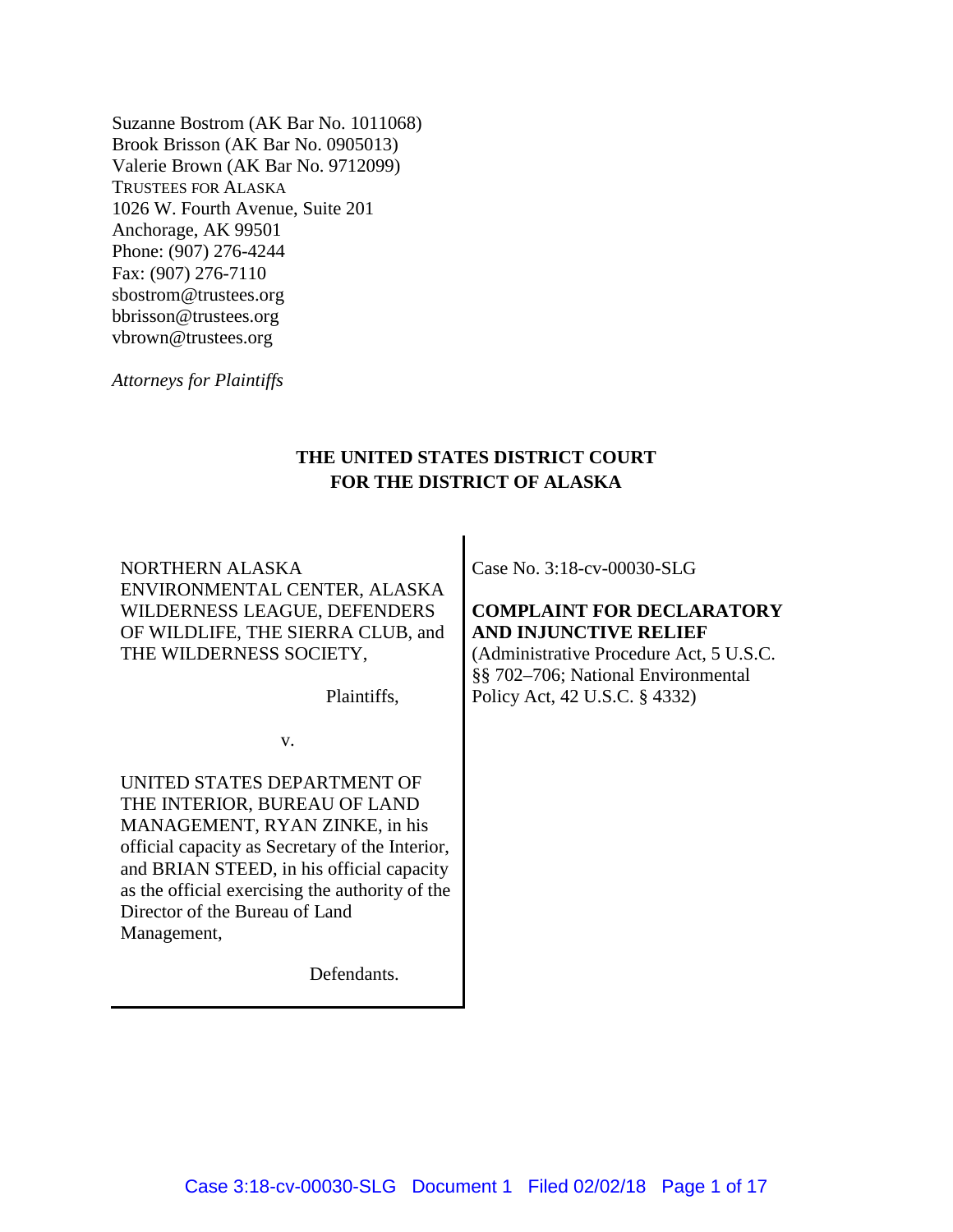Plaintiffs Northern Alaska Environmental Center, Alaska Wilderness League, Defenders of Wildlife, the Sierra Club, and The Wilderness Society (collectively, NAEC) file this Complaint for Declaratory and Injunctive Relief, and hereby allege:

## **I. NATURE OF THE CASE**

1. This action seeks declaratory and injunctive relief against the United States Department of the Interior and Bureau of Land Management (collectively, BLM) for failing to analyze the environmental effects of the 2017 decision to lease lands in the National Petroleum Reserve–Alaska (Reserve). This action arises under, and alleges violation of, the National Environmental Policy Act (NEPA), 42 U.S.C. §§ 4321–4370h, and NEPA's implementing regulations.

2. On December 14, 2017, the Bureau of Land Management conducted a lease sale where it offered 900 tracts, covering approximately 10.3 million acres — the largest number of tracts ever offered in a lease sale in the Reserve. When issuing the leases, BLM did not retain the authority to prohibit future activities on those leases. Despite this, BLM failed to prepare either an Environmental Assessment (EA) or an Environmental Impact Statement (EIS) to thoroughly analyze the significant and foreseeable effects of oil and gas development that could result from the sale of the leases.

3. NAEC brings this challenge to overturn BLM's illegal lease sale and to ensure BLM considers impacts of the 2017 lease sale on important wildlife, habitat, and other resources in the Reserve, as required under NEPA.

4. NAEC seeks vacatur, declaratory, and injunctive relief because BLM's decision is arbitrary, capricious, an abuse of discretion, and not in accordance with the law.

## **II. JURISDICTION AND VENUE**

5. This Court has jurisdiction over the parties and subject matter of this action under 28 U.S.C. §§ 1331 (federal question), 1361 (action to compel mandatory duty), 2201 (declaratory

COMPL. FOR DECLARATORY AND INJUNCTIVE RELIEF *N. Alaska Envtl. Ctr. et al. v. U.S. Dep't of the Interior et al.* Case No. 3:18-cv-00030-SLG Page 2 of 17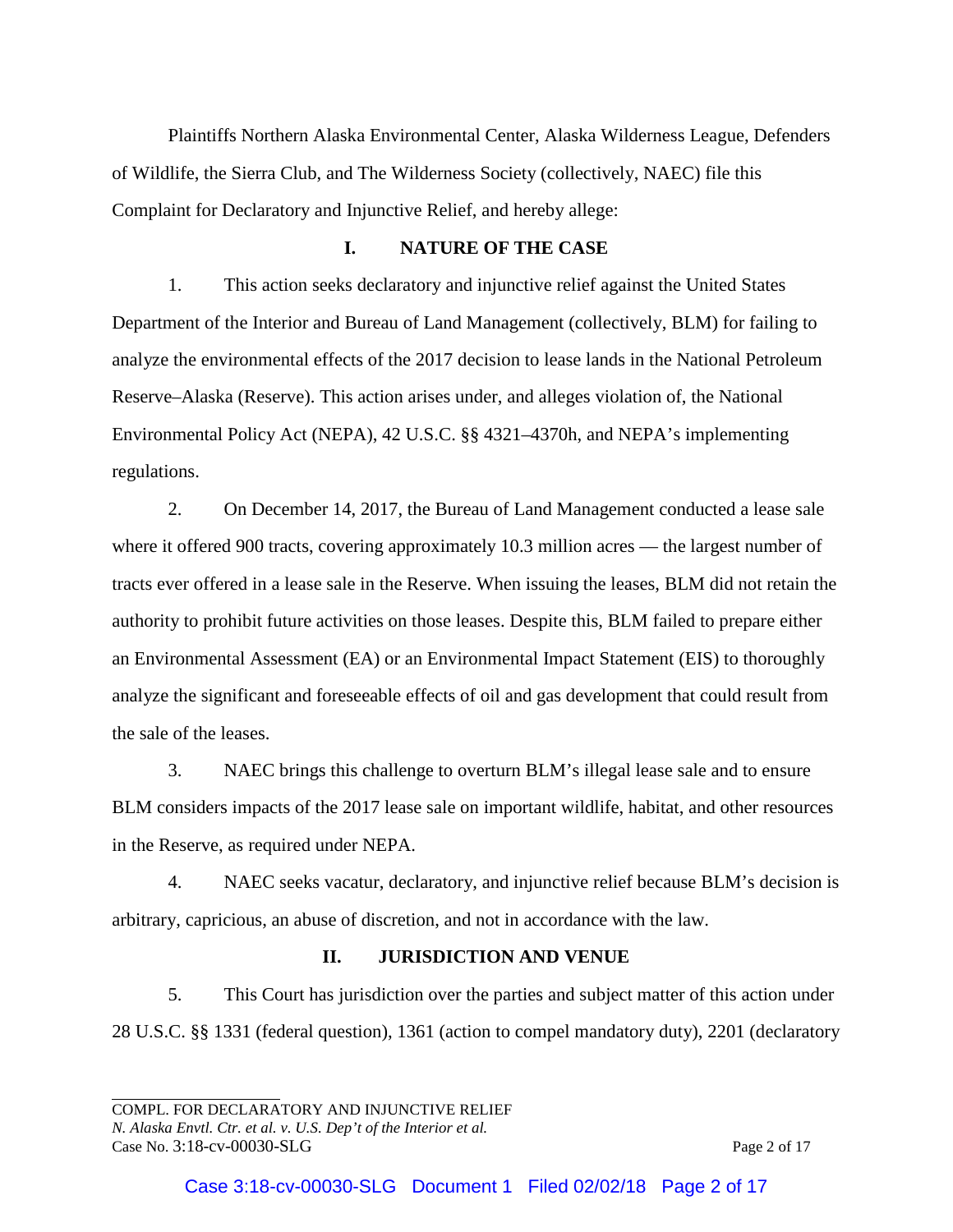relief), and 2202 (injunctive relief). NAEC has a right to judicial review under the Administrative Procedure Act (APA), 5 U.S.C. §§ 701–706.

6. Venue is proper in the District of Alaska under 28 U.S.C. § 1391 because a substantial part of the events giving rise to the claims occurred within the BLM Alaska State Office and because the leased lands at issue in the case are located in Alaska.

#### **III. PARTIES**

#### Plaintiffs

7. Plaintiff Northern Alaska Environmental Center (Northern Center) is an Alaska nonprofit environmental organization founded in 1971 with over 900 members, sixty percent of whom are located throughout Alaska. The Northern Center's mission is to promote the conservation of the environment and sustainable resource stewardship in Interior and Arctic Alaska through education and advocacy. One of the Northern Center's major focus areas is its Arctic program. The Northern Center actively works to protect the Arctic, its communities, and vital wildlife habitats and wildlands, including areas like Teshekpuk Lake in the Reserve, from the harms associated with oil and gas development. The Northern Center also works to amplify the voices of local populations impacted by development. The Northern Center participates in agency decision-making processes related to oil and gas development in the Arctic, including the challenged action. The Northern Center provides its members and the public with information about the impacts of oil and gas on the Arctic, enabling members to participate as well.

8. Plaintiff Alaska Wilderness League (AWL) is a nonprofit organization founded in 1993 with approximately 100,000 members, including many members in Alaska. AWL's mission is to lead the effort to preserve Alaska's wild lands and waters by engaging citizens and decision makers with a courageous, constant, victorious voice for Alaska. AWL advocates for the protection of Alaska's wild lands and waters and works to prevent environmental degradation on Alaska's public lands and waters, including the Reserve. AWL actively works on issues

COMPL. FOR DECLARATORY AND INJUNCTIVE RELIEF *N. Alaska Envtl. Ctr. et al. v. U.S. Dep't of the Interior et al.* Case No. 3:18-cv-00030-SLG Page 3 of 17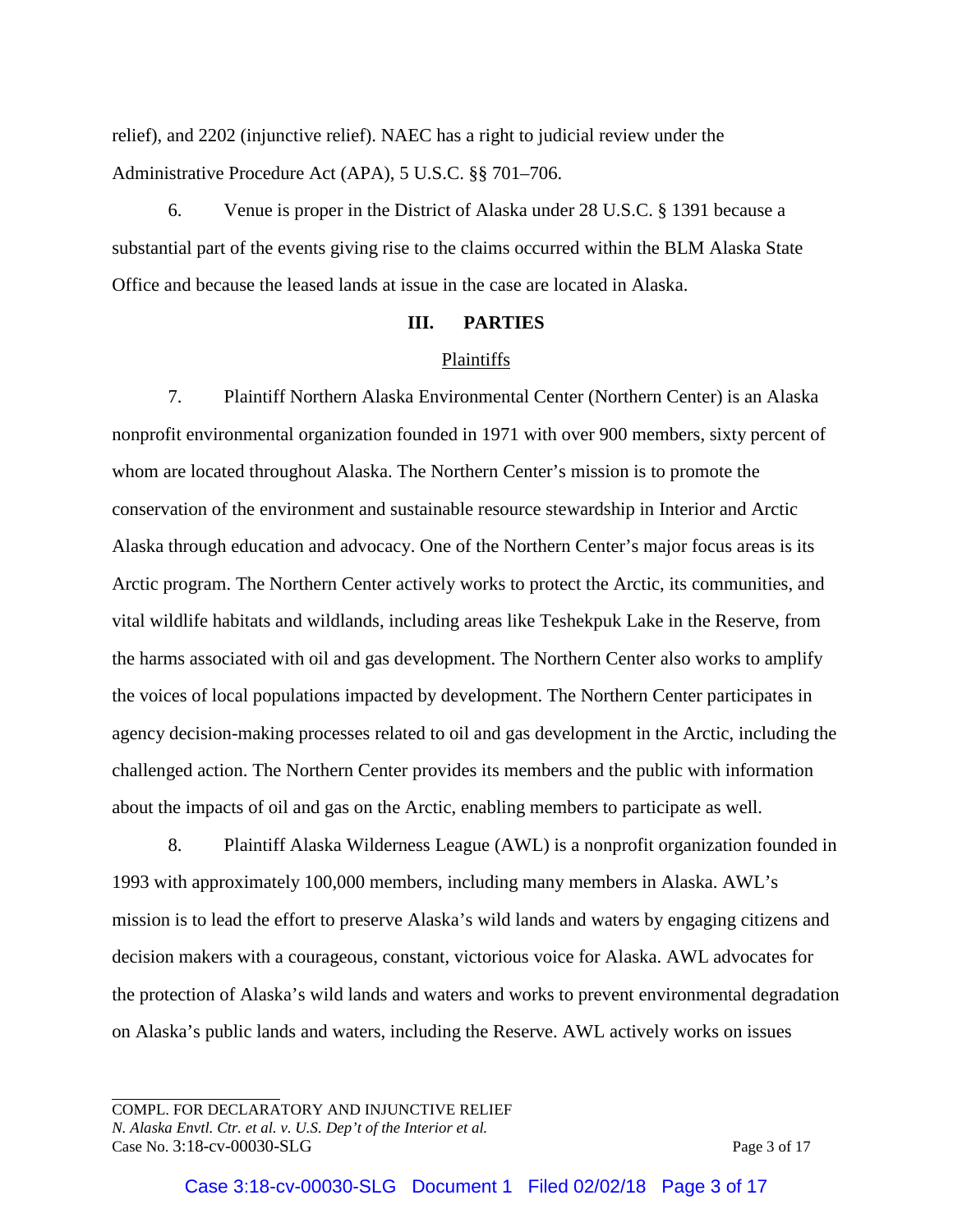related to oil and gas development and the protection of Special Areas and values in the Reserve. AWL also operates an environmental justice program that works closely with communities in the Arctic impacted by development. AWL is committed to honoring the human rights and traditional values of the people of the Arctic.

9. Plaintiff Defenders of Wildlife (Defenders) is a nonprofit organization founded in 1947 with approximately 1.2 million members and supporters, including over 5,000 in Alaska. Defenders has offices across the country, including Anchorage. Its mission is to protect all native animals and plants in their natural communities. Defenders works to protect and restore key species and their habitats throughout North America through education, advocacy, litigation, and other efforts. It advocates for the sound management of our public lands and wildlife, including the Reserve. Defenders has actively worked to promote wildlife habitat conservation and public land management in Alaska, including in the Arctic. Defenders serves on the U.S. Fish and Wildlife Service's Polar Bear Recovery Advisory Work Group on Reducing Human-Polar Bear Conflicts, and works to reduce any conflicts or impacts to polar bears and other wildlife that may arise from current or proposed development activities in the Reserve and elsewhere in the Arctic.

10. Plaintiff Sierra Club is the nation's oldest and largest grassroots environmental organization. The Sierra Club is a national nonprofit organization of approximately 835,000 members dedicated to exploring, enjoying, and protecting the wild places of the Earth; to practicing and promoting the responsible use of the Earth's ecosystems and resources; to educating and enlisting humanity to protect and restore the quality of the natural and human environment; and to using all lawful means to carry out these objectives. The Alaska Chapter of the Sierra Club has approximately 1,900 members. The Sierra Club's concerns encompass a variety of environmental issues in Alaska and beyond, and the organization has long been active on issues related to oil and gas activities in America's Arctic, including the Reserve. Sierra Club members use the public lands in the Arctic and Reserve for quiet recreation, aesthetic pursuits,

COMPL. FOR DECLARATORY AND INJUNCTIVE RELIEF *N. Alaska Envtl. Ctr. et al. v. U.S. Dep't of the Interior et al.* Case No. 3:18-cv-00030-SLG Page 4 of 17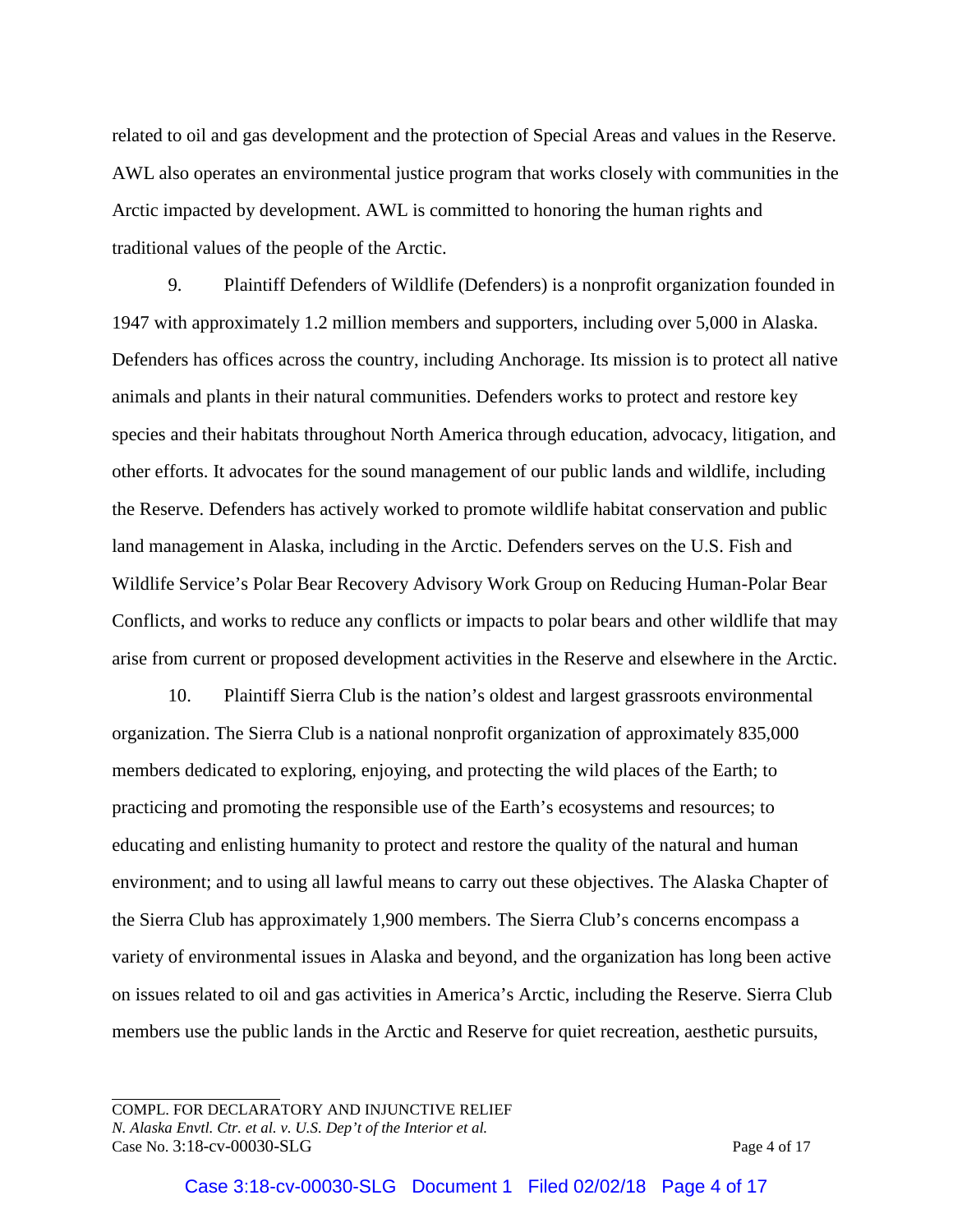and spiritual renewal. These areas would be threatened by increased oil and gas development that could result from the proposed lease sale.

11. Plaintiff The Wilderness Society is a nonprofit organization headquartered in Washington, D.C., with offices throughout the country, including a six-person staff in Alaska. Its overall mission is to protect wilderness and inspire Americans to care for wild places. The Wilderness Society has close to a million members and supporters, many of whom are in Alaska. The goal of its Alaska program is to permanently protect special places in America's Arctic and sub-Arctic, including in the Reserve. The Wilderness Society has been engaged in Reserve conservation efforts for decades, and has consistently participated in public processes associated with Reserve land use decisions. Staff have visited the Northeast region of the Reserve on numerous occasions to assess conservation values and to conduct scientific research. Among other areas of focus, staff from The Wilderness Society work to advance scientific understanding and conservation policy for highly migratory caribou and fish resources that utilize much of the landscape to complete their life cycles.

12. The groups' members and supporters work, visit, and recreate in and around the Reserve, including those lands and waters in and near the lease sale area, and plan to return to the lease sale area. Groups' members and supporters also live in and around the Reserve. Groups' members and supporters use the lease sale area and depend on the health of the subsistence resources in the lease sale area and its vicinity to support their subsistence way of life. The groups' members and supporters have health, subsistence, cultural, economic, recreational, scientific, environmental, aesthetic, educational, conservation, and other interests in the Reserve and in the lease sale area, and they enjoy or use wildlife that inhabit these areas.

13. These interests, and the members' and supporters' use and enjoyment of the areas, have been, are being, and will continue to be adversely affected by oil and gas activities in the Reserve. The oil and gas activities allowed by the lease sale will potentially degrade and harm

COMPL. FOR DECLARATORY AND INJUNCTIVE RELIEF *N. Alaska Envtl. Ctr. et al. v. U.S. Dep't of the Interior et al.* Case No. 3:18-cv-00030-SLG Page 5 of 17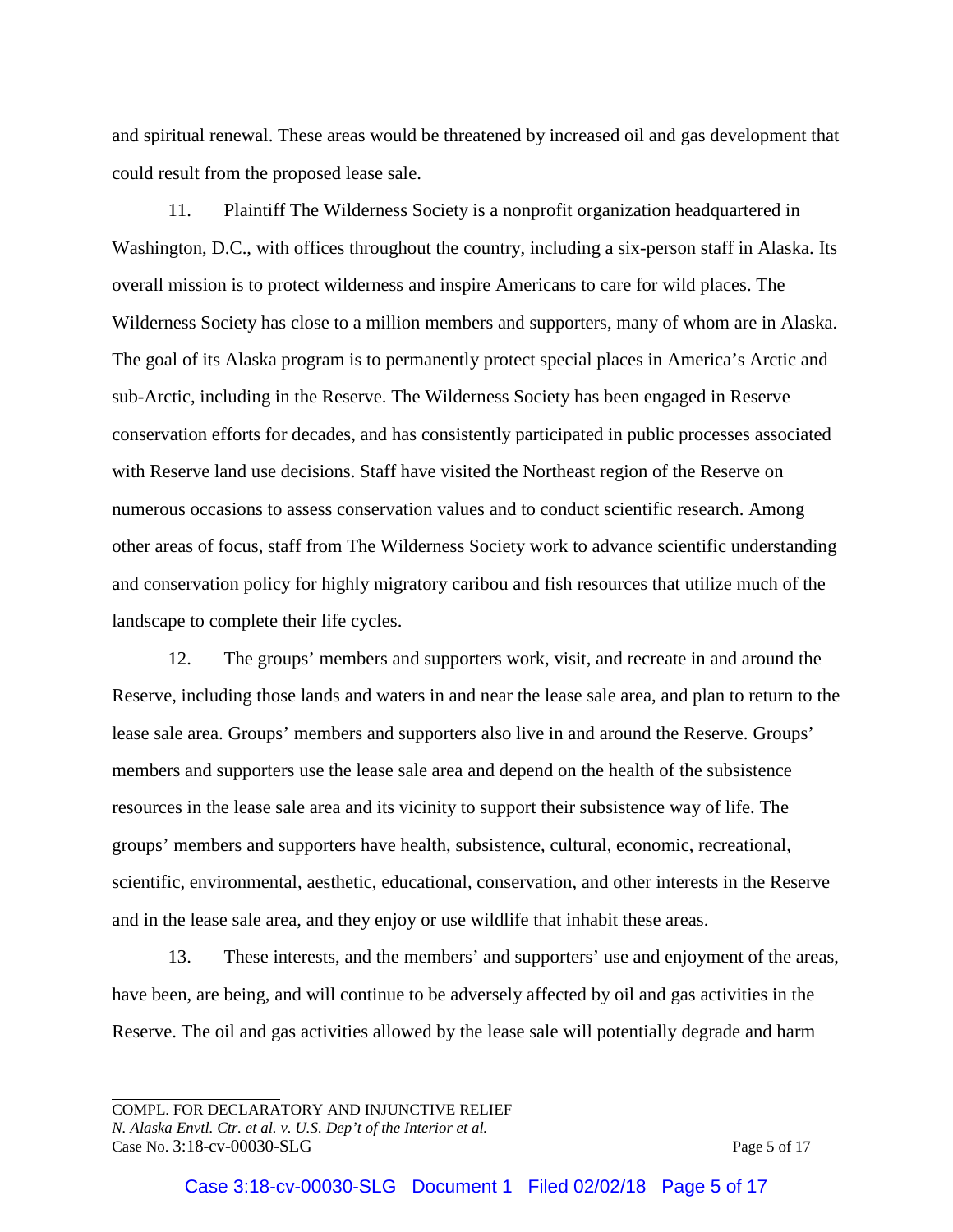wildlife and habitat, thereby harming the interests of groups' members and supporters. Oil and gas activities enabled by the lease sale will also impede members' ability to access subsistence resources in the region. The lease sale and future development it enables will adversely affect the natural environment and wildlife used and enjoyed by the groups' members and supporters and harm the interests of the groups' members and supporters.

14. BLM's issuance of leases in violation of NEPA threatens imminent, irreparable harm to the interests of the groups and their members. These actual, concrete injuries suffered by the groups and their members and supporters are fairly traceable to oil and gas development in the region and BLM's lease sale, and would be redressed by the relief sought in this case.

### Defendants

15. Defendant U.S. Department of the Interior is an agency of the United States responsible for oversight of BLM.

16. Defendant BLM is an agency within the U.S. Department of the Interior and is responsible for managing federal lands and the subsurface mineral estate underlying federal lands in the Reserve. BLM is responsible for implementing and complying with federal law, including the federal laws related to the lease sale challenged in this action.

17. Defendant Ryan Zinke is the Secretary of the Interior and is being sued in his official capacity. Secretary Zinke is the official ultimately responsible under federal law for ensuring that the actions and decisions of BLM comply with all applicable laws and regulations.

18. Defendant Brian Steed is the official who is exercising the authority of the Director of BLM and is being sued in his official capacity. Mr. Steed is responsible for the supervision and management of all decisions, operations, and activities of BLM.

#### **IV. STATUTORY AND REGULATORY BACKGROUND**

19. NEPA is "our basic national charter for protection of the environment." 40 C.F.R. § 1500.1(a). NEPA's twin aims are to ensure that federal agencies take a hard look at the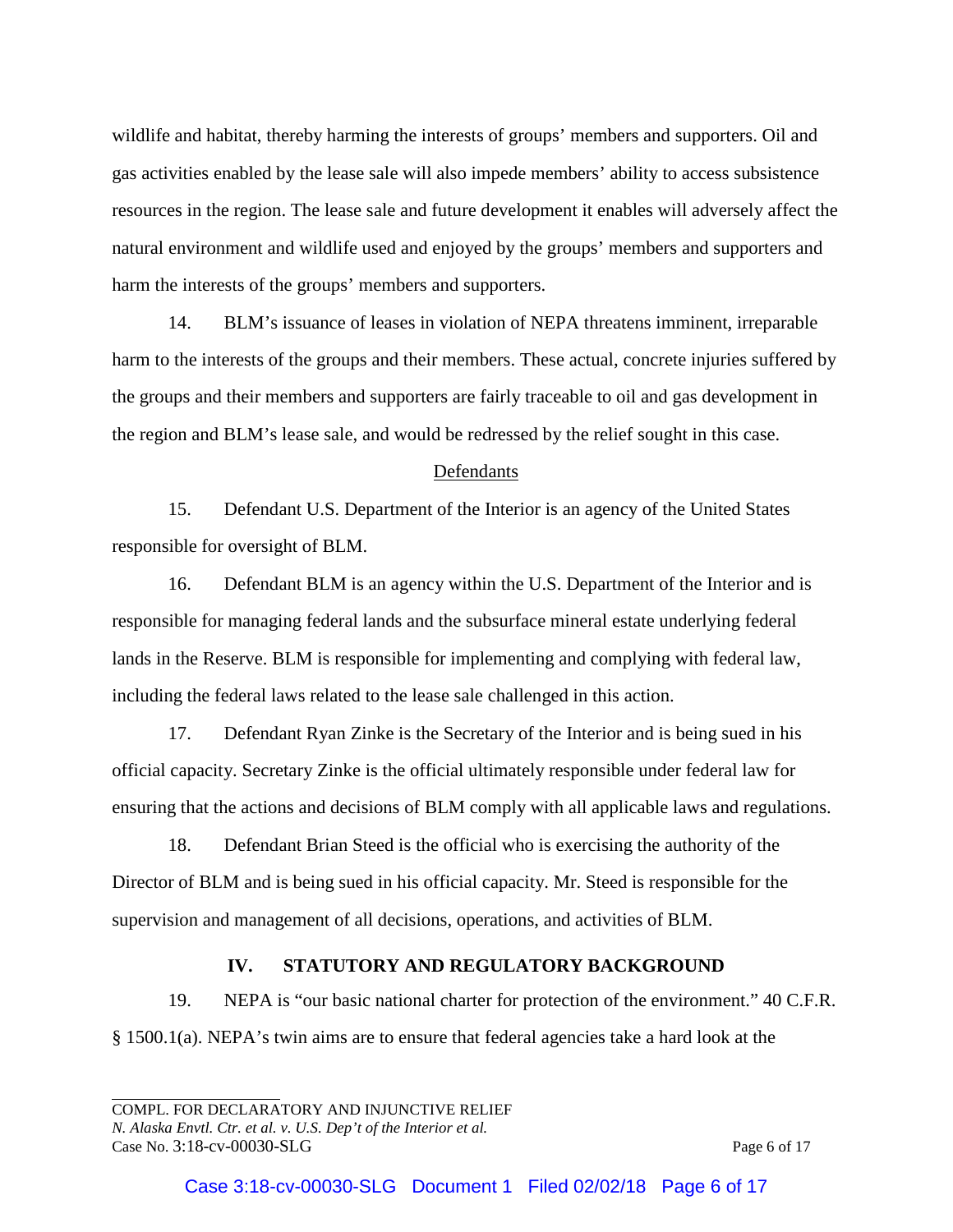environmental impacts of their proposed actions before taking an action and to ensure that agencies provide relevant information to the public so the public can play a role in both the decision-making process and the implementation of the decision. 40 C.F.R. § 1502.1. By focusing the agency's attention on the environmental consequences of its proposed action, NEPA ensures that important effects will not be overlooked or underestimated only to be discovered after an agency has committed resources. 42 U.S.C. § 4332(2)(C).

20. NEPA requires federal agencies to prepare a detailed EIS for every major federal action that will have a significant impact on the quality of the human environment. 42 U.S.C. § 4332. Such a statement is required to "provide full and fair discussion of significant environmental impacts and shall inform decisionmakers and the public of the reasonable alternatives which would avoid or minimize adverse impacts or enhance the quality of the human environment." 40 C.F.R. § 1502.1.

21. NEPA requires federal agencies to include alternatives to the proposed action within an EIS. 42 U.S.C. § 4332(2)(C). The alternatives analysis is the "heart" of a NEPA document, and NEPA's implementing regulations direct BLM to "[r]igorously explore and objectively evaluate all reasonable alternatives," including appropriate mitigation measures to reduce the potential impacts of the action on the environment. 40 C.F.R. § 1502.14.

22. NEPA also requires that an EIS analyze the direct, indirect, and cumulative environmental effects of the alternatives, including the proposed action, as well as the means to mitigate against those adverse environmental consequences. 42 U.S.C. § 4332(2)(C); 40 C.F.R. §§ 1502.16, 1508.7. An agency must prepare an EIS for any action that has "individually insignificant but cumulatively significant impacts." 40 C.F.R. § 1508.27(b)(7). A cumulative impact is defined as "the impact on the environment which results from the incremental impact of the action when added to other past, present, and reasonably foreseeable future actions regardless of what agency . . . or person undertakes such other actions. Cumulative impacts can

COMPL. FOR DECLARATORY AND INJUNCTIVE RELIEF *N. Alaska Envtl. Ctr. et al. v. U.S. Dep't of the Interior et al.* Case No. 3:18-cv-00030-SLG Page 7 of 17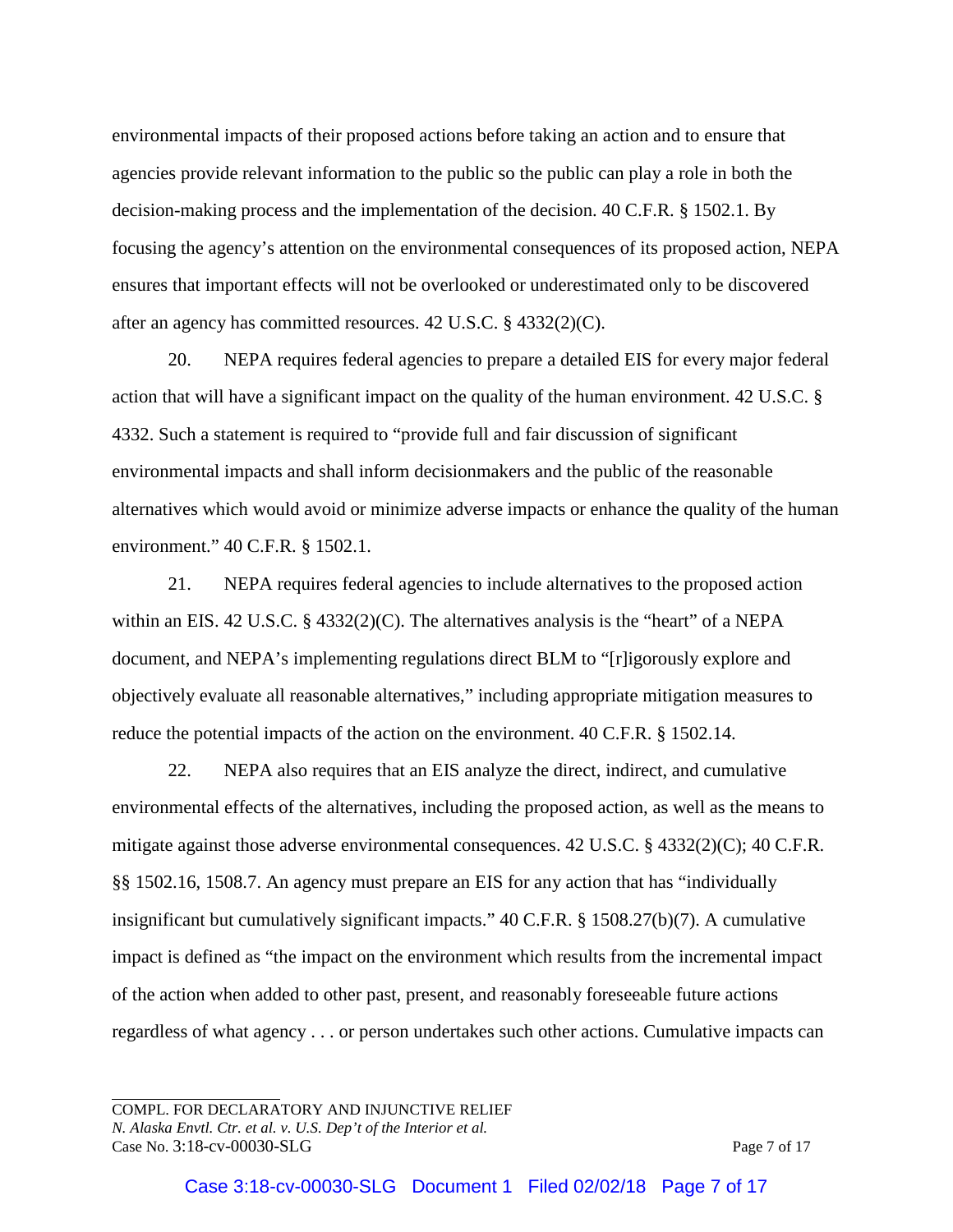result from individually minor but collectively significant actions taking place over a period of time." *Id.* § 1508.7.

23. When a federal agency is not certain whether an EIS is required, it must prepare an EA. If the EA concludes that the proposed action will not have significant impacts on the environment, the agency may issue a Finding of No Significant Impact (FONSI) and proceed with the proposed action. The EA must take a hard look at the impacts, and if the agency decides the impacts are not significant, it must supply a convincing statement of reasons why that is the case. If, on the other hand, the agency concludes there is a possibility that its action may directly or indirectly cause a significant impact, then it must prepare an EIS. *See* 40 C.F.R. §§ 1501.3–.4, 1508.9.

24. NEPA requires that agencies evaluate the environmental consequences of a project, beginning at an early stage of the planning process. Agencies can prepare a high-level programmatic EIS with sufficient detail to foster informed decision-making, and to defer the indepth evaluation of the site-specific impacts until a critical decision has been proposed to act on site development.

25. An agency makes the critical decision to act on site development when it proposes to make an irreversible and irretrievable commitment of the availability of resources to a project at a particular site.

26. If the agency proposes to make an irreversible and irretrievable commitment of resources, prior programmatic statements are no longer enough; the agency must conduct a sitespecific analysis of the impacts of the proposed action.

27. If an agency proposes to make an irreversible and irretrievable commitment of resources, an agency cannot defer the analysis of foreseeable impacts by asserting that the consequences are unclear or that the agency will analyze the impacts at a later point in time when there is a specific proposal made or application submitted.

COMPL. FOR DECLARATORY AND INJUNCTIVE RELIEF *N. Alaska Envtl. Ctr. et al. v. U.S. Dep't of the Interior et al.* Case No. 3:18-cv-00030-SLG Page 8 of 17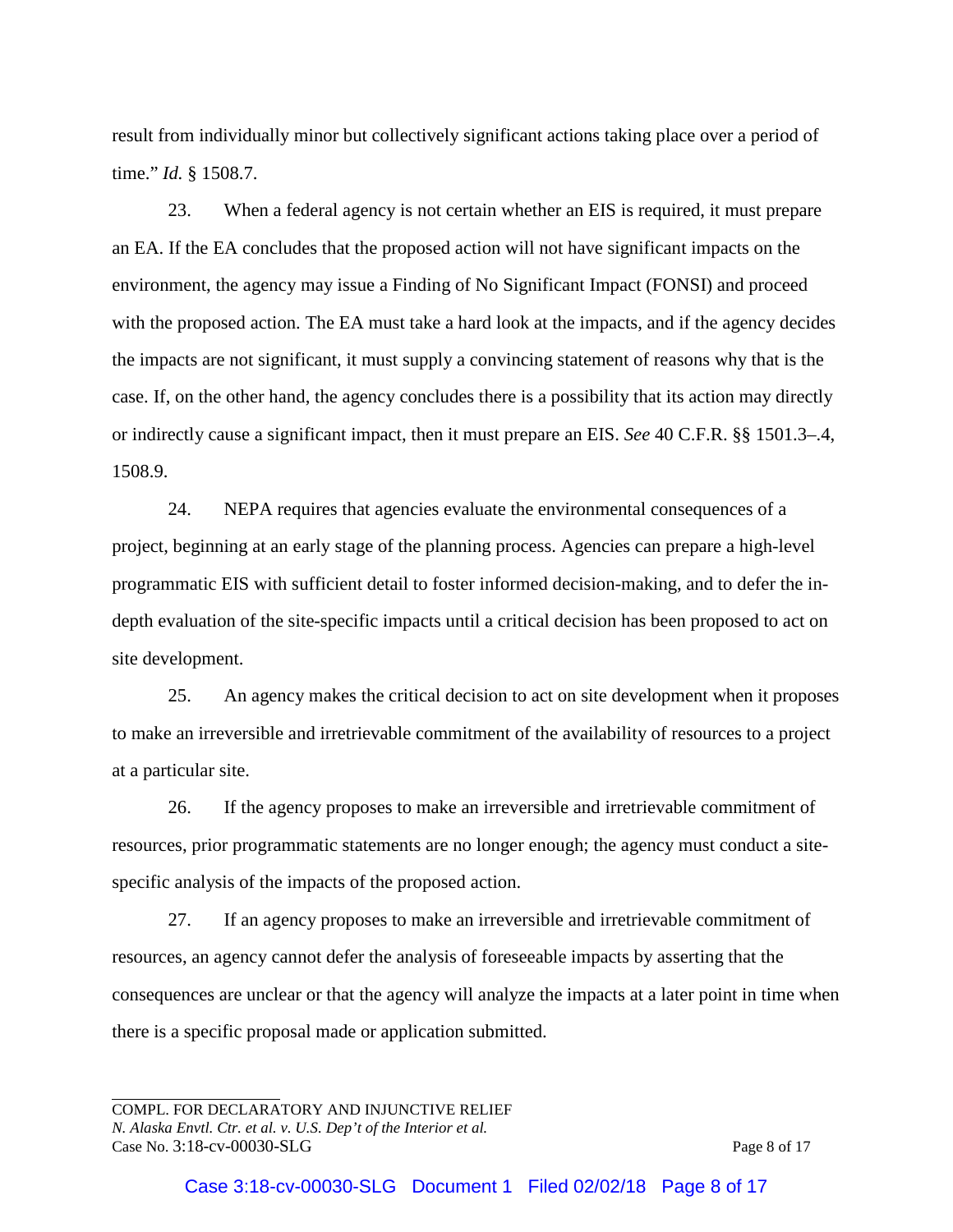## **V. FACTS**

28. At approximately 22.8 million acres — an area roughly the size of Indiana — the Reserve is the largest single public land unit in the country. The Reserve provides rich habitat for caribou, grizzly and polar bears, wolves, and a range of migratory birds and waterfowl. It is also home to the Western Arctic and Teshekpuk Lake Caribou Herds, which provide a key subsistence resource to numerous communities in the Reserve and across northwest Alaska.

29. President Warren G. Harding originally set aside the Reserve in 1923 as a petroleum reserve for the U.S. Navy. In 1976, it was re-designated and Congress passed a new law recognizing the exceptional ecological values in the Reserve. The new law instructed the Secretary of the Interior to designate any areas containing significant subsistence, recreational, fish and wildlife, or historical or scenic values. 42 U.S.C. § 6504(a). Based on this authority, the Secretary designated multiple Special Areas — including the Teshekpuk Lake and Colville River Special Areas — to ensure "maximum protection" of the environment, fish and wildlife, and historical or scenic values.

30. Teshekpuk Lake is one of the most productive wetland complexes in the Arctic and provides vital nesting habitat for hundreds of thousands of migratory birds. The Teshekpuk Lake area, along with the neighboring Smith Bay marine habitat, supports the highest density of shorebirds in the circumpolar Arctic, including threatened spectacled eiders, Steller's eiders, yellow-billed loons, dunlins, and American golden-plovers. As many as 35,000 greater whitefronted geese and 37,000 brant molt in the area, as do thousands of Canada geese and Snow geese. This region is also the primary calving grounds for the Teshekpuk Lake Caribou Herd.

31. The Colville River Delta is the largest and most ecologically rich river delta in northern Alaska. The cliffs along the Colville River provide critical nesting sites and adjacent hunting areas for peregrine falcons, gyrfalcons, golden eagles, and rough-legged hawks.

32. BLM adopted the first-ever comprehensive management plan covering the entire Reserve in 2013. This plan, called the Integrated Activity Plan (IAP), set out broad decisions for

COMPL. FOR DECLARATORY AND INJUNCTIVE RELIEF *N. Alaska Envtl. Ctr. et al. v. U.S. Dep't of the Interior et al.* Case No. 3:18-cv-00030-SLG Page 9 of 17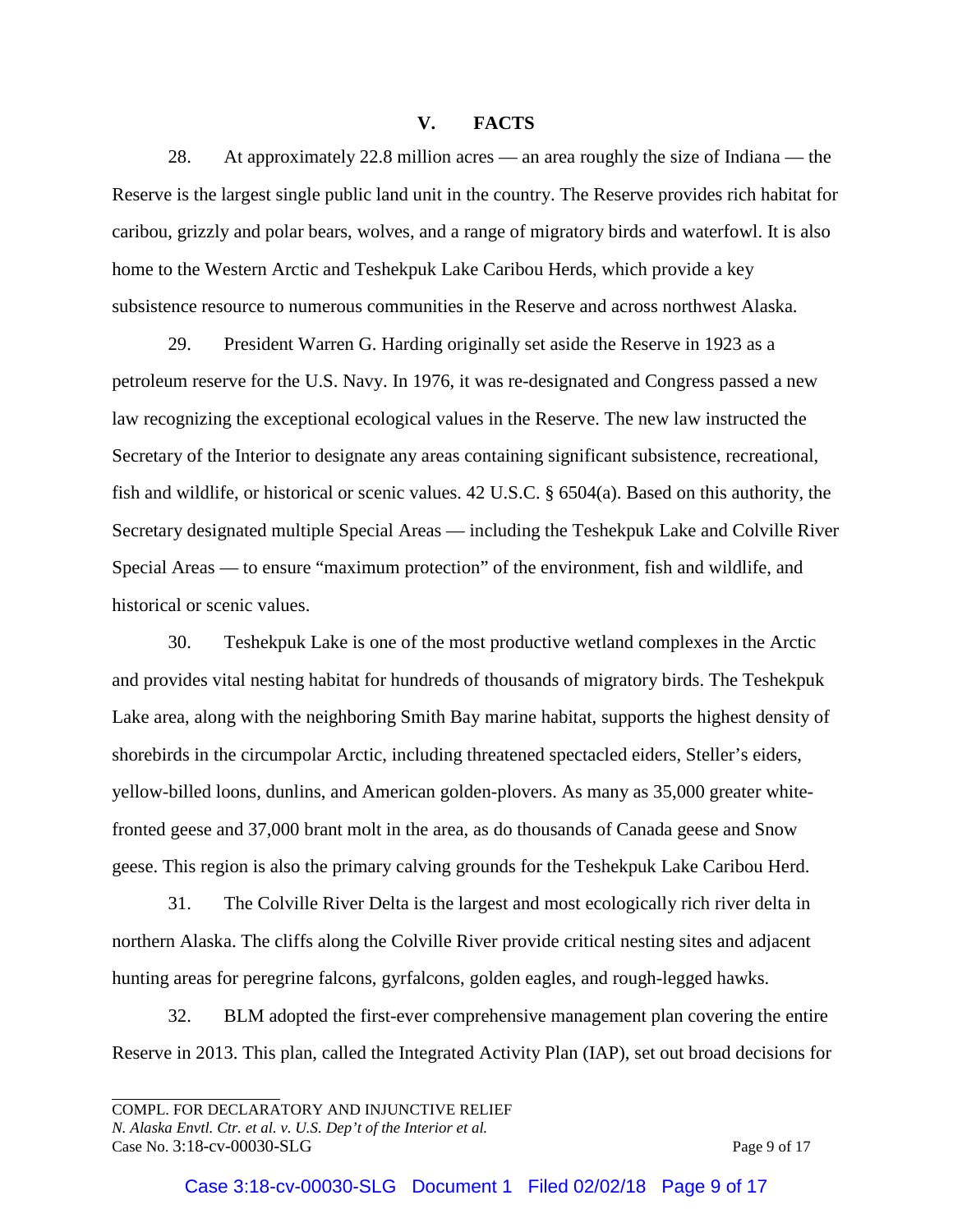how BLM would manage resources and the values in the Reserve. As part of the process for adopting the management plan, BLM prepared an EIS pursuant to NEPA to look at various management and land-allocation alternatives for the Reserve. In issuing the Record of Decision (ROD) for the IAP, BLM adopted Alternative B-2. Although Alternative B-2 protected many of the wildlife, habitat, and subsistence values of the Reserve, it also made approximately 11.8 million acres of the Reserve available for oil and gas leasing and development. Alternative B-2 also incorporated stipulations and best management practices applicable to oil and gas and other activities in the Reserve.

33. The IAP expanded the Teshekpuk Lake Special Area from 1.75-million acres to 3.65-million acres. The IAP closed approximately 3.1 million acres of the Teshekpuk Lake Special Area to oil and gas leasing because of the area's importance to subsistence users and wildlife, including the Teshekpuk Lake Caribou Herd.

34. The IAP left the Colville River Special Area open to oil and gas leasing and other activities.

35. Oil and gas exploration, development, and production activities typically include seismic exploration, exploratory drilling, production pads, pipelines, roads, and gravel pits to support the development of such infrastructure, and involve substantial amounts of industrial activity. Oil and gas activities and infrastructure can have significant impacts on Arctic wildlife, particularly to caribou and nesting bird populations. Development and roads can also negatively impact subsistence use and other activities. These impacts extend well beyond the footprint of the actual development.

36. When analyzing the impacts of the leasing program and other activities in the IAP EIS, BLM examined a hypothetical development scenario and hypothetical layouts for oil and gas facilities as a method to estimate potential impacts to surface resources at the programmatic level. These hypothetical development designs included the likely infrastructure — such as drill

COMPL. FOR DECLARATORY AND INJUNCTIVE RELIEF *N. Alaska Envtl. Ctr. et al. v. U.S. Dep't of the Interior et al.* Case No. 3:18-cv-00030-SLG Page 10 of 17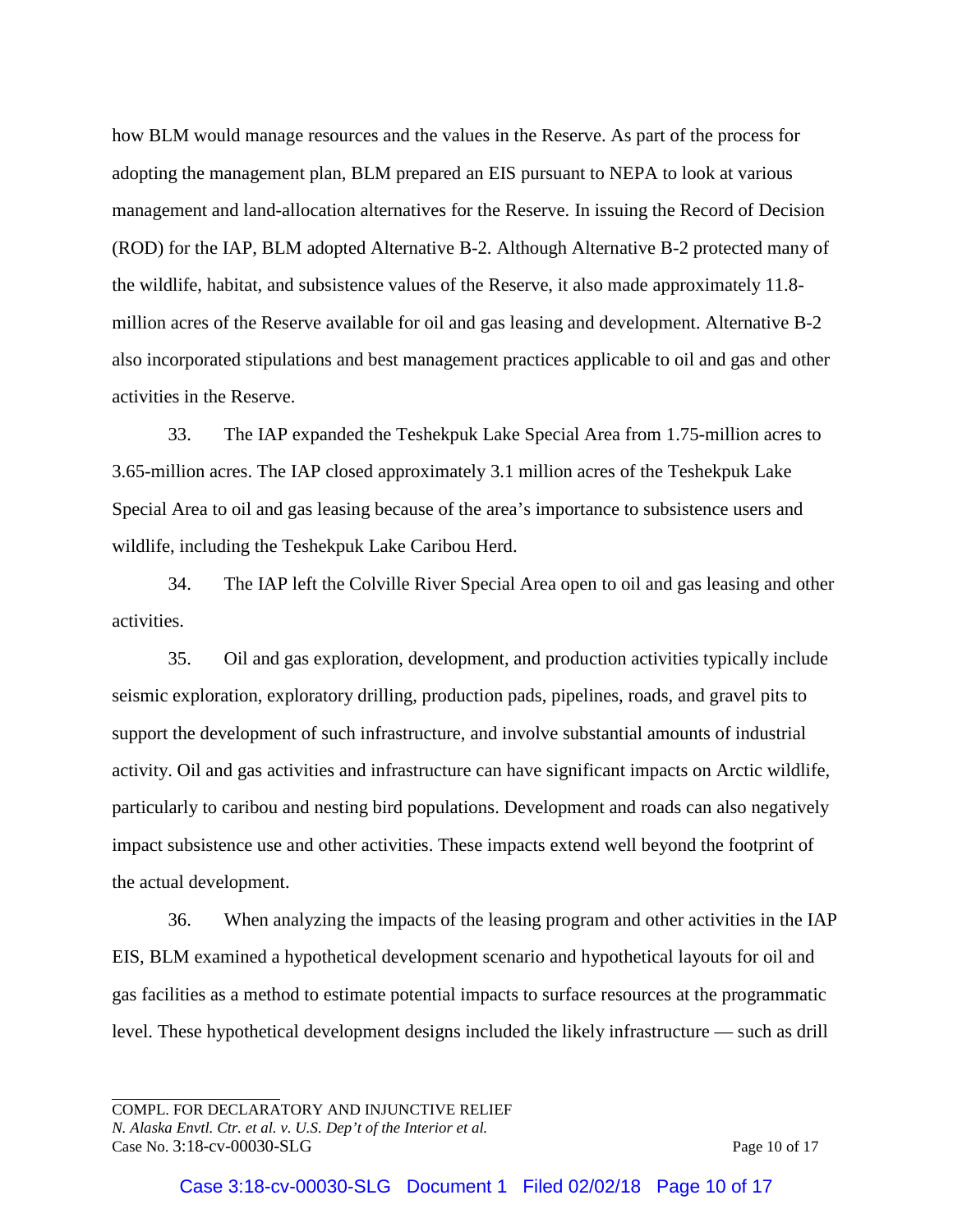pads, airstrips, processing facilities, and pipelines — for various types of developments that might occur broadly in the Reserve. For areas outside of the then-existing oil and gas units, BLM's hypothetical development scenario did not propose or consider specific areas where development of unknown resources might take place or evaluate the site-specific impacts of development occurring in specific areas.

37. BLM also analyzed the potential impacts of the IAP decision on subsistence at the programmatic level. Setting aside the potential cumulative impacts from development in and outside of the Reserve, BLM concluded there would be no significant restrictions to subsistence uses in the Reserve. According to BLM, any impacts would remain localized and would not significantly affect subsistence species, access to subsistence species, or subsistence use. BLM determined that the IAP contained adequate stipulations and best management practices to ensure that significant restrictions to subsistence uses and needs would not occur.

38. In 2015, BLM approved ConocoPhillips Alaska, Inc.'s (ConocoPhillips) drilling permit for the Greater Mooses Tooth 1 (GMT-1) development. The project included a drilling pad and 7.6-mile road that would extend ConocoPhillips' existing oil and gas infrastructure at Alpine and Colville Delta-5 further west into the Reserve. In making the decision, BLM waived a protective provision in the IAP that would have kept oil and gas infrastructure out of an established buffer around Fish Creek, an important subsistence use area for the community of Nuiqsut.

39. In its GMT-1 decision, BLM recognized that there would be significant impacts to subsistence users and other values from the project that could not be fully mitigated by the best management practices and stipulations in the IAP. To address those impacts, including major impacts to subsistence uses, BLM required additional compensatory mitigation funding of \$8 million from ConocoPhillips. These funds were to be used to support BLM's development of

COMPL. FOR DECLARATORY AND INJUNCTIVE RELIEF *N. Alaska Envtl. Ctr. et al. v. U.S. Dep't of the Interior et al.* Case No. 3:18-cv-00030-SLG Page 11 of 17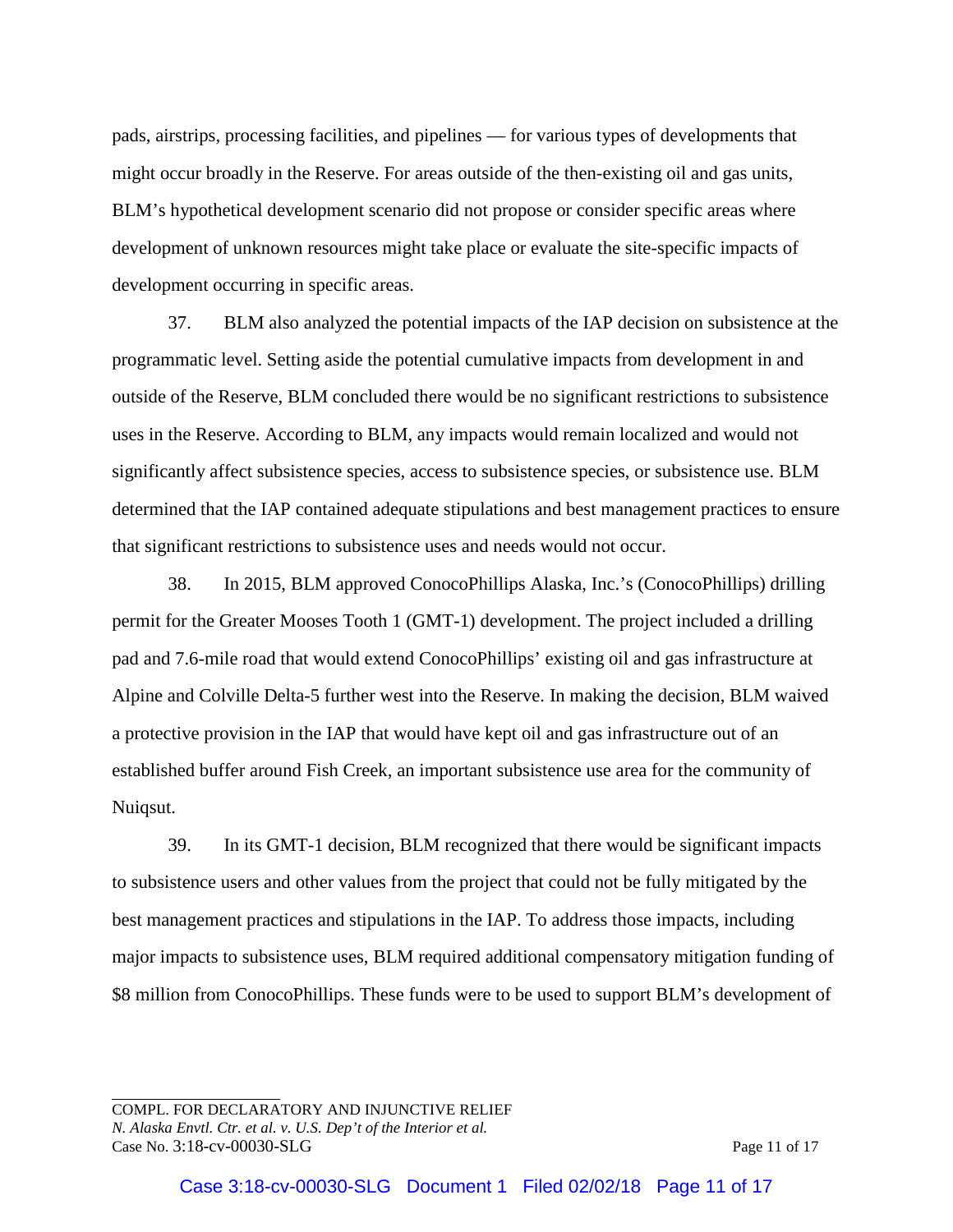a regional mitigation strategy (RMS) for the northeastern region of the Reserve and to finance compensatory mitigation projects to offset major impacts to subsistence uses.

40. BLM intended for the RMS to serve as a roadmap for mitigating impacts from both GMT-1 and future projects in the northeastern region of the Reserve. The RMS would also consider the foreseeable land uses, including oil and gas developments enabled by the existence of GMT-1, and the foreseeable impacts from those developments on the resources and values in the region, including socioeconomic impacts. The objectives of the RMS included maintaining functioning habitat to sustain abundant fish and wildlife populations and ensuring continued access to important subsistence use areas. The RMS might also identify additional opportunities for avoidance or additional protections for special areas. BLM issued a draft RMS but has yet to issue a final.

41. There have been a number of significant discoveries and other development activities since the adoption of the IAP that have the potential to significantly expand development activities and the cumulative impacts of development within and around the Reserve. Caelus Energy announced a substantial find in state waters off the coast of the Reserve in Smith Bay in 2016. In early 2017, ConocoPhillips announced a 300-million-barrel oil discovery at the Willow prospect in the northeastern part of the Reserve, which could double the amount of infrastructure and industrial activity in the northeast corner of the Reserve. ConocoPhillips has indicated that it intends to bring Willow into production by 2023, expanding its existing developments and the associated impacts even further into the Reserve. Armstrong Energy, Inc. (Armstrong) also upgraded its resource estimates at the Nanushuk development to a billion-plus-barrel oil prospect in 2017. Nanushuk, which Armstrong touts as the largest onshore oil discovery in three decades, lies on state lands immediately adjacent to the Reserve and the community of Nuiqsut. Armstrong is already in the process of permitting its development plans for Nanushuk and estimates first production in 2021.

COMPL. FOR DECLARATORY AND INJUNCTIVE RELIEF *N. Alaska Envtl. Ctr. et al. v. U.S. Dep't of the Interior et al.* Case No. 3:18-cv-00030-SLG Page 12 of 17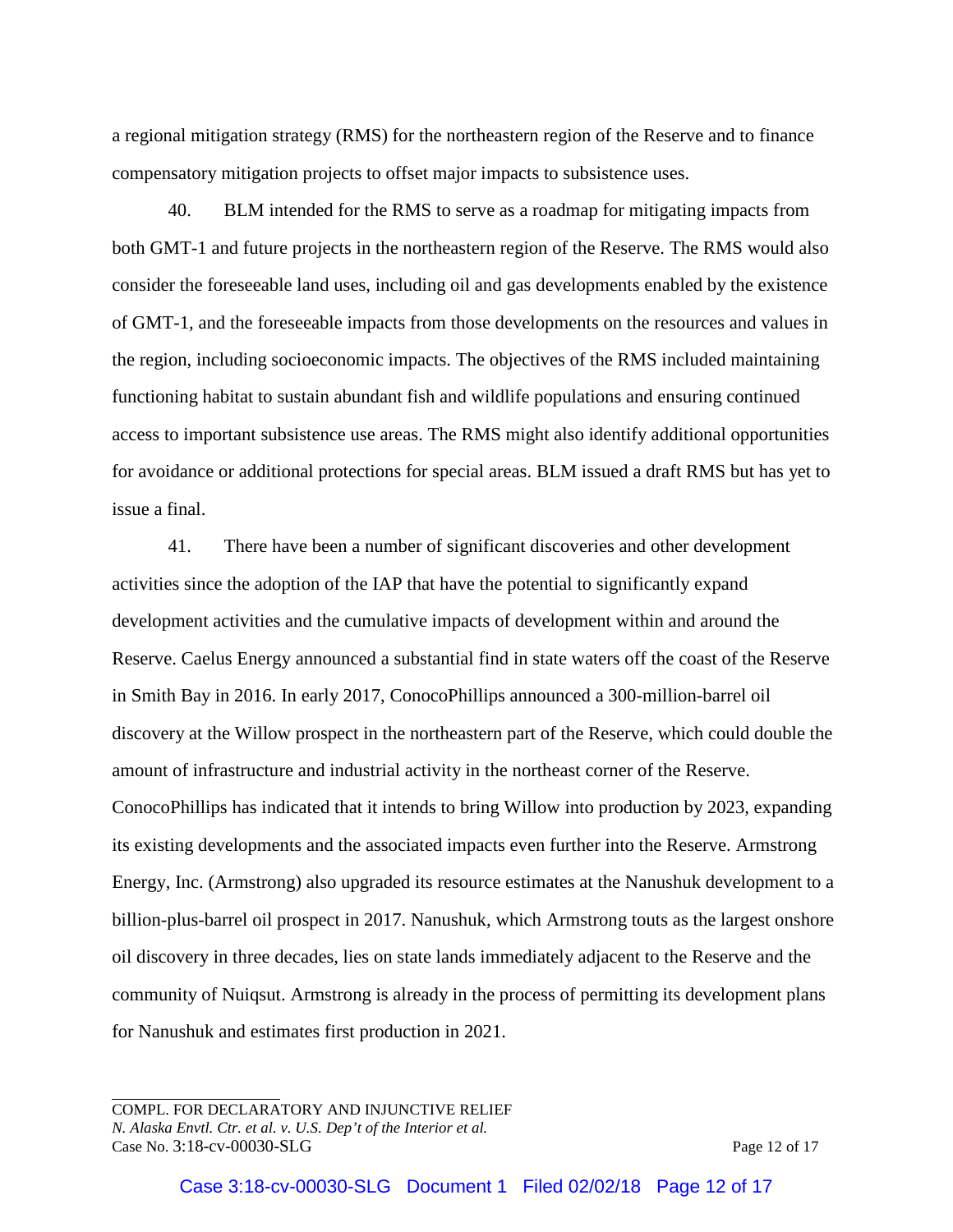42. On May 31, 2017, Secretary of the Interior Zinke signed Secretarial Order 3352, which called for initiating a process to potentially reopen the IAP and open additional areas in the Reserve to oil and gas development. The Secretarial Order further directed BLM to evaluate how to maximize the number of tracts it offers during the next lease sale in the Reserve.

43. Secretarial Order 3352 also called for development of a plan to update the existing assessments of undiscovered and technically recoverable oil and natural gas resources on Alaska's North Slope, with a focus on federal lands in the Reserve. The U.S. Geological Survey's (USGS) 2010 resource assessment estimated the Reserve contained approximately 895 million barrels of economically recoverable oil and 52.8 trillion cubic feet of natural gas. However, the number of significant discoveries in and around the Reserve led USGS to rethink its previous resource estimates for the Reserve. USGS was in the process of updating its resource assessment during the lease sale proceedings, and issued an updated assessment eight days after the lease sale took place.

44. Since the adoption of the IAP, BLM has conducted lease sales every year in the Reserve. At the 2016 lease sale, companies bid on 67 tracts, for a combined total of 613,528 acres. The 2016 lease sale nearly doubled the existing leased acreage in the Reserve, which was roughly 895,000 acres. Sixty-five of the tracts were in an area extending south and west from ConocoPhillips' existing Bear Tooth and Mooses Tooth Units and related oil developments, and included a substantial number of acres within the boundaries of the Teshekpuk Lake and Colville River Special Areas.

45. Prior to the 2017 lease sale, BLM solicited comments and nominations from industry and the public on which tracts to include in the lease sale. BLM called for comments on all tracts within the Reserve, including those closed to oil and gas development under the IAP.

46. Several environmental organizations, including NAEC, submitted comments urging BLM not to conduct any further leasing until after the completion of a site-specific

COMPL. FOR DECLARATORY AND INJUNCTIVE RELIEF *N. Alaska Envtl. Ctr. et al. v. U.S. Dep't of the Interior et al.* Case No. 3:18-cv-00030-SLG Page 13 of 17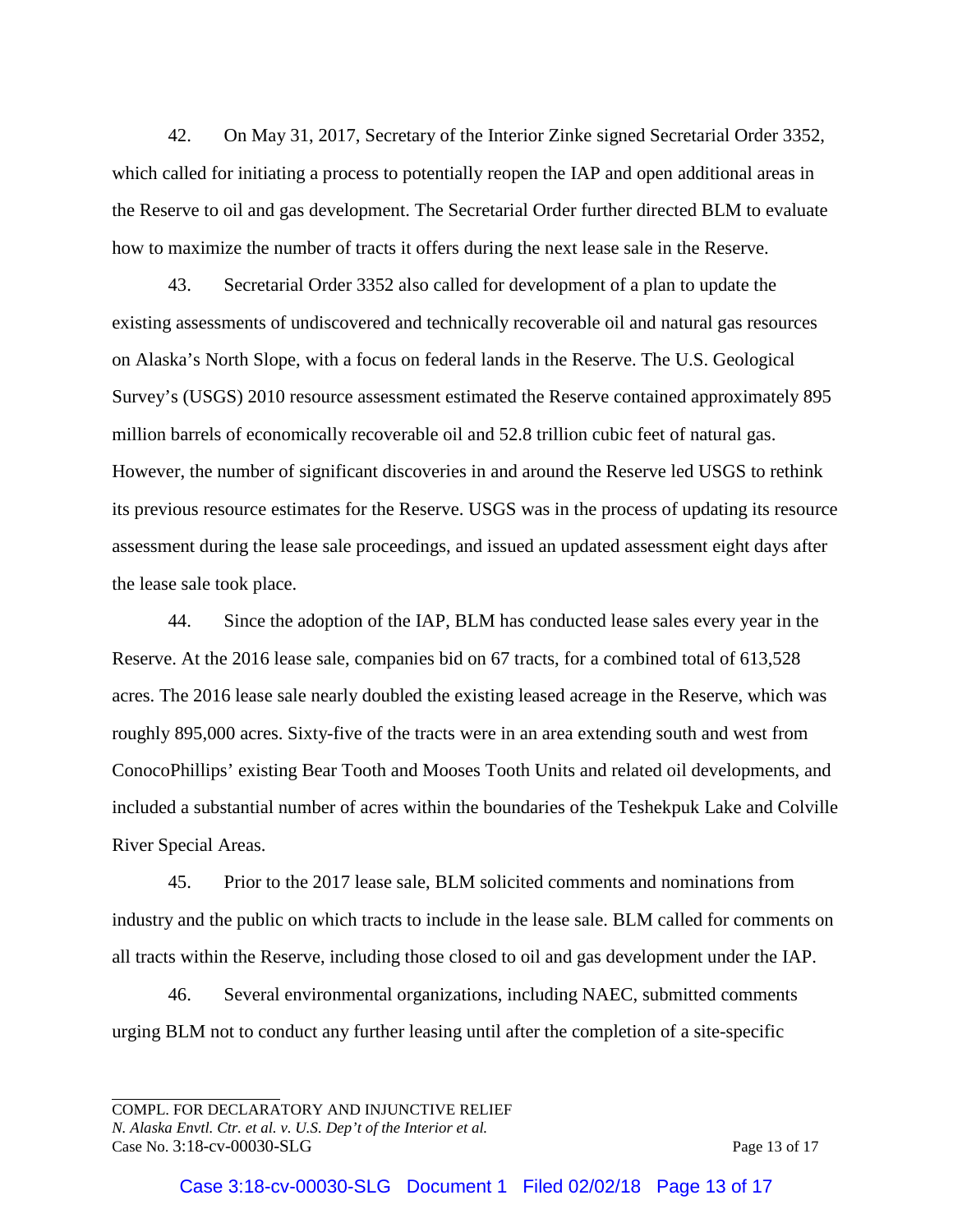environmental analysis to ensure BLM fully understood the impacts of development in the region. NAEC asserted that BLM was required to analyze the significant and foreseeable effects of oil and gas development in the region and to take a hard look at all the direct, indirect, and cumulative impacts of leasing additional areas in the Reserve. This included information about new discoveries and developments in the region and the potential contribution to climate change. NAEC also asked BLM not to conduct any further leasing in the northeast area of the Reserve until after completion of the RMS to ensure there were adequate protections and mitigation measures in place to protect important ecological and subsistence resources, and to ensure BLM fully understood the potential cumulative and other impacts of development.

47. After the comment period, BLM issued a Detailed Statement of the Sale, where the agency identified the specific tracts it would offer in the lease sale. BLM offered 900 tracts, covering approximately 10.3 million acres. This was the largest number of tracts ever offered for an oil and gas lease sale in the Reserve, and consisted of all the tracts designated as available for leasing under the IAP.

48. Prior to the lease sale, BLM prepared a Determination of NEPA Adequacy that relied on the NEPA analysis for the IAP and the Colville River Special Area Management Plan. The Determination of NEPA Adequacy was not available for public comment. In determining that BLM did not need to conduct any additional environmental analysis under NEPA, BLM provided conclusory statements that the existing analysis was adequate and there was no new information that would change the analysis for the lease sale. BLM also stated that the direct, indirect, and cumulative impacts were similar and essentially unchanged from those considered in the IAP.

49. At the 2017 lease sale, ConocoPhillips and its partner Anadarko acquired seven tracts totaling approximately 80,000 acres.

COMPL. FOR DECLARATORY AND INJUNCTIVE RELIEF *N. Alaska Envtl. Ctr. et al. v. U.S. Dep't of the Interior et al.* Case No. 3:18-cv-00030-SLG Page 14 of 17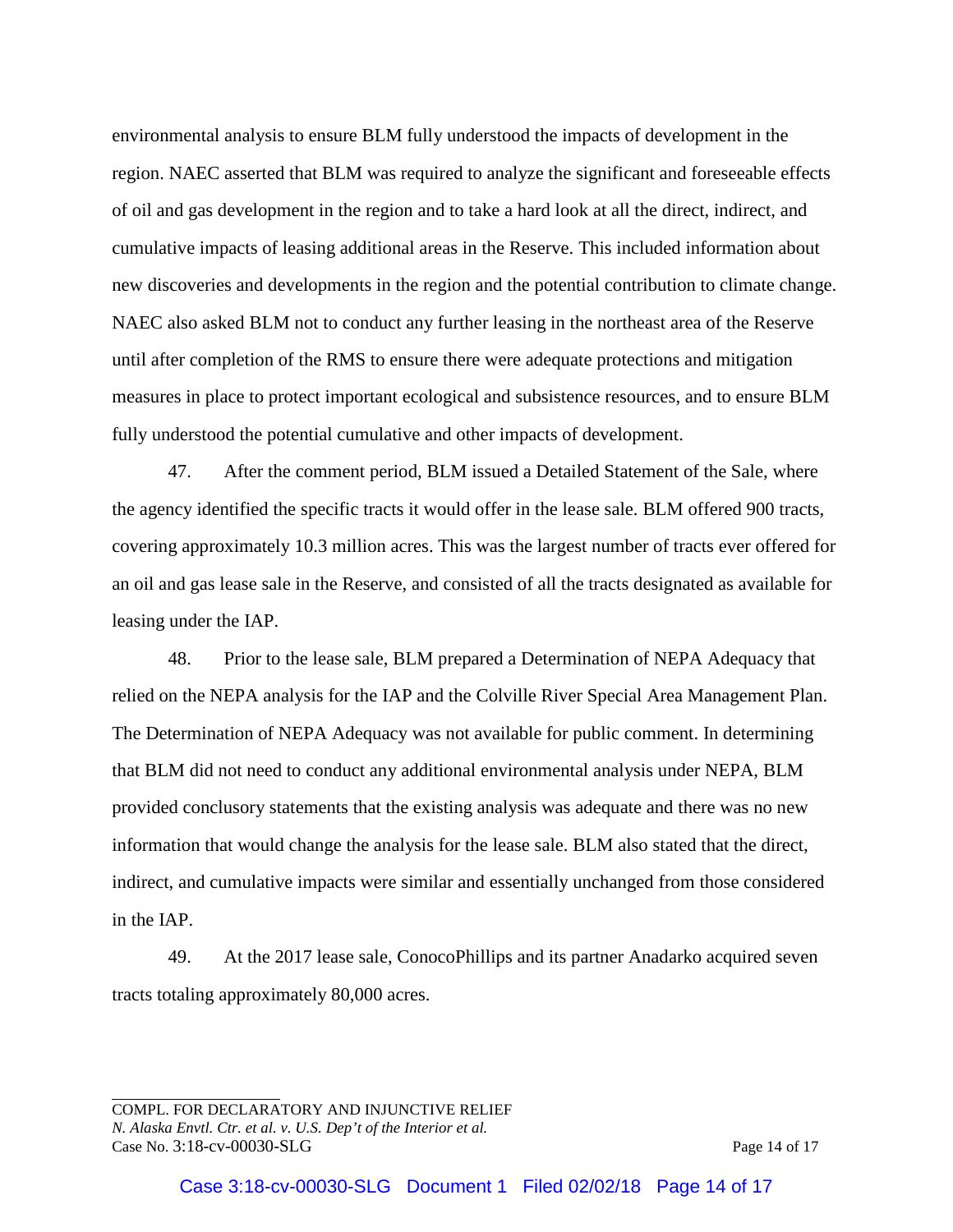50. Under the terms of the leases, BLM granted the exclusive right to drill and produce the oil and gas resources in the leased areas, along with the right to build and maintain necessary infrastructure. The terms provide some level of authority for BLM to require mitigation on the parcels when not inconsistent with the rights granted in the lease, but the leases do not contain a provision expressly allowing BLM to deny future development proposals.

#### **CLAIMS FOR RELIEF**

## **COUNT I (Violation of NEPA; Failure to Prepare an EA or EIS)**

51. NAEC re-alleges, as if fully set forth here, each and every allegation contained in the preceding paragraphs.

52. NEPA requires the preparation of an EIS for all "major Federal actions significantly affecting the quality of the human environment." 42 U.S.C. § 4332(2)(C); 40 C.F.R. § 1501.4. Pursuant to NEPA, agencies must take a "hard look" at the consequences, environmental impacts, and adverse effects of their proposed actions, consider alternatives to the proposed action, and evaluate mitigation measures. 42 U.S.C. § 4332(2)(C); 40 C.F.R. §§ 1502.1, .14, .16, 1508.7.

53. The BLM lease sale is a major federal action significantly affecting the quality of the human environment.

54. An agency must consider the site-specific impacts of a proposed action prior to making an irreversible and irretrievable commitment of resources.

55. When it issued the leases, BLM made an irretrievable and irreversible commitment of resources.

56. BLM violated NEPA by holding the lease sale and making an irretrievable and irreversible commitment of resources without first preparing an EIS or EA.

COMPL. FOR DECLARATORY AND INJUNCTIVE RELIEF *N. Alaska Envtl. Ctr. et al. v. U.S. Dep't of the Interior et al.* Case No. 3:18-cv-00030-SLG Page 15 of 17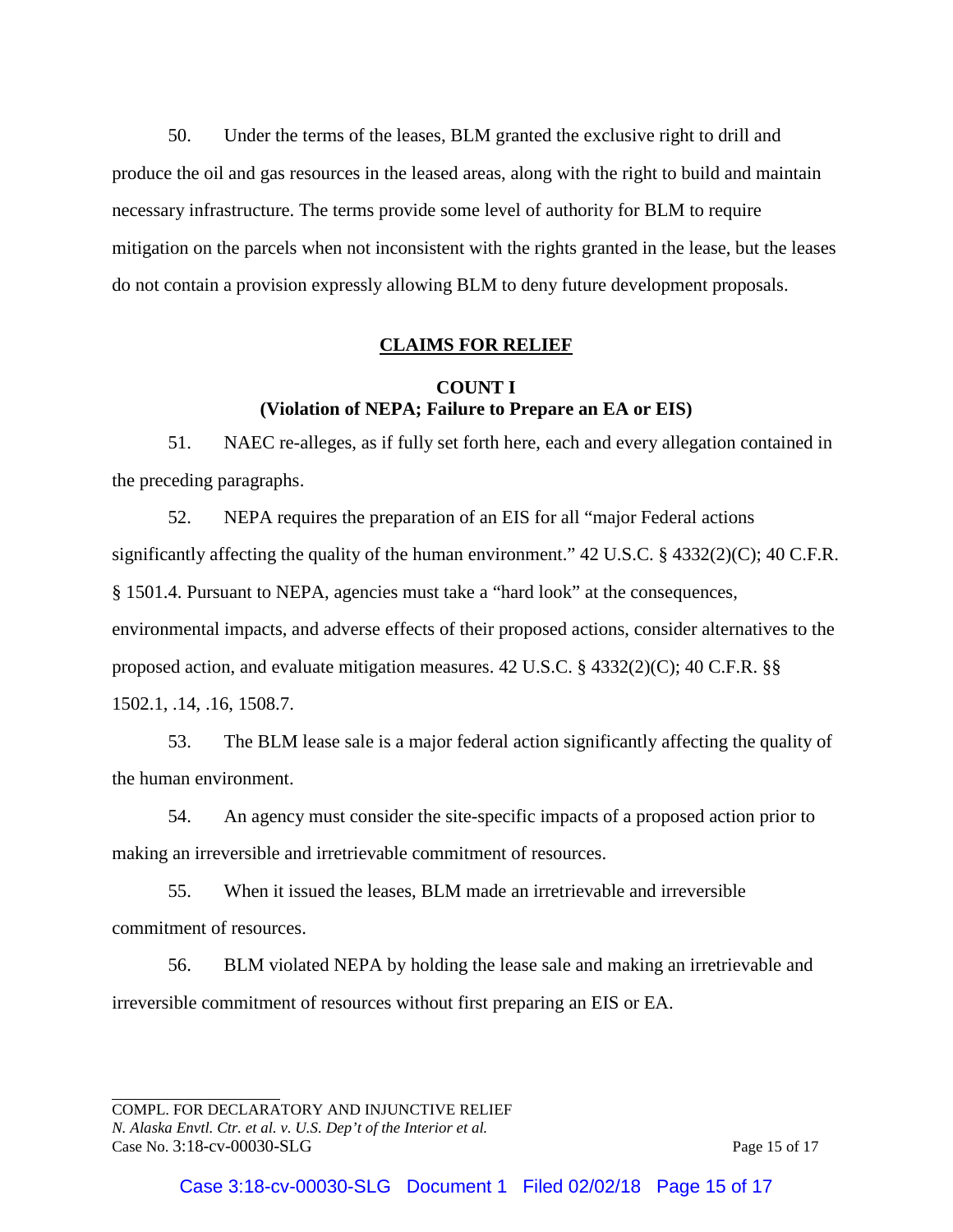57. For each of the above reasons, and others, BLM's sale of the oil and gas leases without preparing an EIS or EA was arbitrary, capricious, and not in accordance with the law and was without observance of the procedure required by NEPA, its implementing regulations, and the APA. 5 U.S.C. § 706(2).

#### **COUNT II**

## **(Violation of NEPA; Failure to Assess the Direct, Indirect, and Cumulative Impacts)**

58. NAEC re-alleges, as if fully set forth here, each and every allegation contained in the preceding paragraphs.

59. NEPA requires federal agencies, including BLM, to take a "hard look" in an EIS at the consequences of a proposed major federal action. 42 U.S.C. § 4332(C)(i). NEPA requires that an EIS include an assessment of the cumulative impacts of the proposed action together with the impacts of past, present, and reasonably foreseeable activities. 40 C.F.R. § 1508.7.

60. BLM failed to take a hard look at the potential direct, indirect, and cumulative impacts of the 2017 lease sale. BLM failed to conduct an adequate assessment of the environmental impacts of all past, present, and reasonably foreseeable activities on subsistence, wildlife, and other resources in and around the Reserve.

61. BLM failed to take a hard look at new information that has become available since the adoption of the IAP or to provide a convincing statement of reasons as to why it was not required to prepare an EA or EIS in light of that new information.

62. BLM failed to take a hard look at the impacts from the significant number of new developments and discoveries in and around the Reserve, including the roughly doubling of the leased acreage in the Reserve in the 2016 lease sale.

COMPL. FOR DECLARATORY AND INJUNCTIVE RELIEF *N. Alaska Envtl. Ctr. et al. v. U.S. Dep't of the Interior et al.* Case No. 3:18-cv-00030-SLG Page 16 of 17